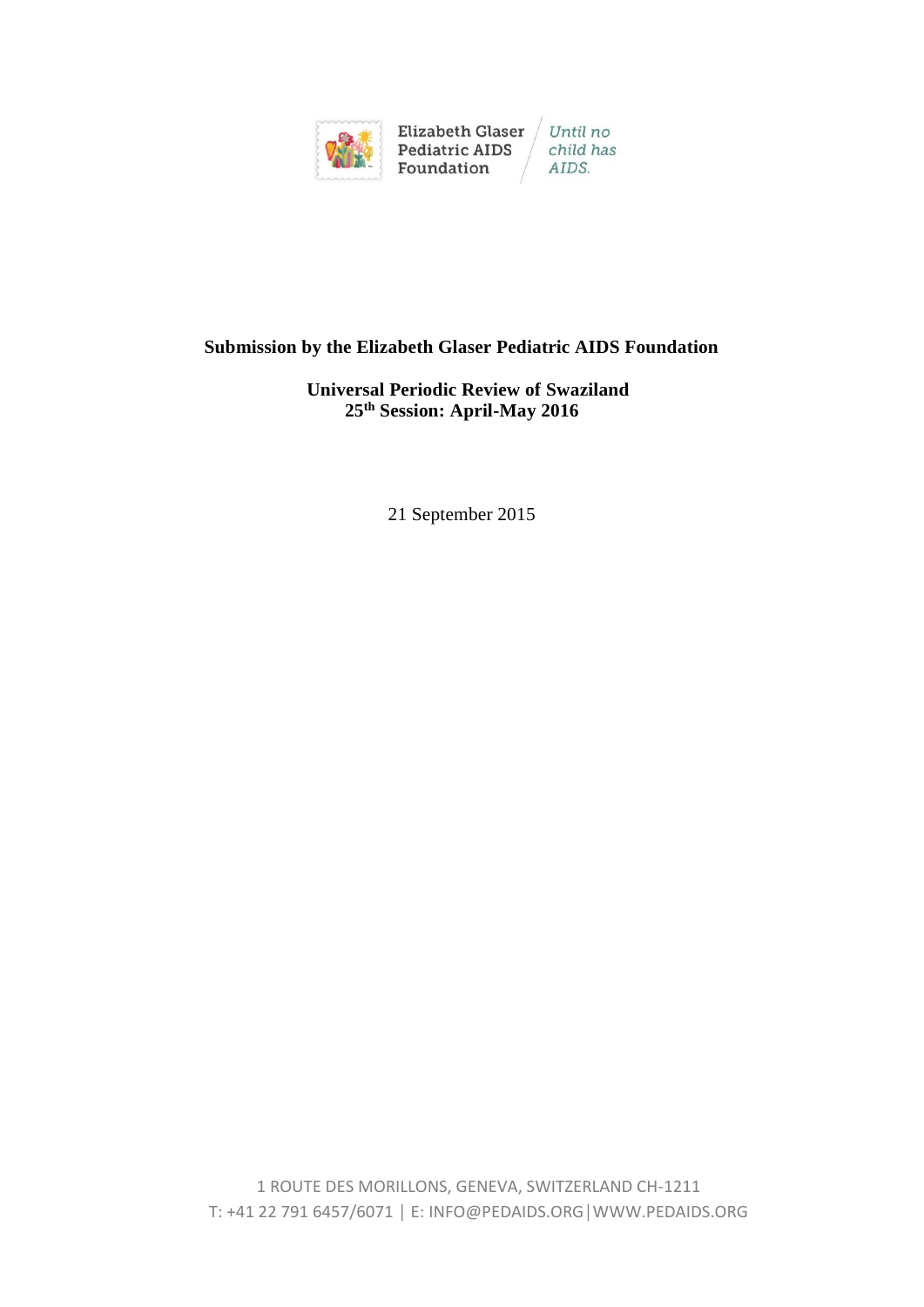# **I. Introduction**

- 1. The Elizabeth Glaser Pediatric AIDS Foundation (EGPAF) was created in 1988, and is now the leading global nonprofit organization dedicated to eliminating pediatric HIV/AIDS. EGPAF has been supporting the Kingdom of Swaziland since 2004 to prevent HIV infections and reduce HIV-related morbidity and mortality among women, children, and families. EGPAF works with the government of Swaziland and other partners to implement programs that prevent the transmission of HIV from mother to child and provide testing, care, treatment, and psychosocial support services to children and adults living with HIV.<sup>1</sup>
- 2. The Kingdom of Swaziland has the highest HIV prevalence rate in the world, with almost 28% of persons 15 and older living with HIV.<sup>2</sup> Swaziland has shown remarkable political commitment to ending the HIV/AIDS epidemic, and is close to achieving elimination of mother-to-child transmission of HIV. On the other hand, there remains more work to be done to prevent new cases of HIV among women and adolescent girls and to address the large gap in treatment between children and adults.
- 3. Making further progress on HIV in the Kingdom of Swaziland will require changes at the structural and societal levels, including a strengthened national health system.<sup>3</sup> Stigma and discrimination are also recognized by the Kingdom of Swaziland as significant barriers to ensuring an adequate HIV/AIDS response for all people living with HIV, as are gender inequality and gender-based violence.<sup>4</sup>
- 4. This report will consider progress and remaining challenges EGPAF has observed in Swaziland's protection of the rights of women and children affected by, or living, with HIV. The primary rights that will be examined are the right to health, including HIV/AIDS health services, domestic financing for HIV, and sexual and reproductive health. It will also examine the right to non-discrimination and women's rights as they relate to HIV prevention and treatment.

## **II. HIV and the Right to Health**

- 5. The right to health is guaranteed under several international human rights instruments. In the context of HIV/AIDS, this right entails a legal responsibility for each country to progressively ensure fully available, accessible, acceptable, and quality HIV prevention, testing, treatment, and care services for women, men, girls and boys of all ages. Furthermore, states must review all laws and policies and revise or repeal any elements that act as barriers to effective HIV diagnosis, treatment, care, and counseling.
- 6. His Majesty, King Mswati III and the government of Swaziland have demonstrated significant political and financial commitment to ending the HIV/AIDS epidemic.<sup>5</sup> In addition to previous ambitious strategies, Swaziland is now developing an "investment case" to end AIDS by 2022. <sup>6</sup> Given the high prevalence of HIV in Swaziland, its estimated requirements for an effective response represent over 4% of its GDP.<sup>7</sup> The government reports spending an increasingly high proportion of this investment over the past several years, representing almost 40% of the total HIV/AIDS expenditure in 2013.<sup>8</sup> As a clear
- <sup>1</sup> More information about EGPAF's activities in Swaziland can be found at: [http://www.pedaids.org/countries/swaziland.](http://www.pedaids.org/countries/swaziland) <sup>2</sup> UNAIDS, AIDSInfo[: http://aidsinfo.unaids.org/.](http://aidsinfo.unaids.org/)

<sup>3</sup> See EGPAF, *Using Data to Understand and Address Gaps in the Treatment Cascade for HIV-Positive Infants and Young Children: Experiences from Lesotho, Malawi, and Swaziland,* July 2012.

<sup>4</sup> *Swaziland Global AIDS Response Progress Reporting, 2014,* 28 March 2014, p.3 and Swaziland National Network of People Living with HIV/AIDS, *Stigma Index Report,* June 2011, p.29.

<sup>5</sup> *Swaziland Global AIDS Response Progress Reporting,* p. i.

<sup>6</sup> Mandla Luphondvo, "Road map to an AIDS-free Swaziland," *Observer*, 27/08/2015.

<sup>7</sup> Peter Piot et al, UNAIDS–Lancet Commission on Defeating AIDS, *Advancing Global Health- Defeating AIDS,* 25 June 2015, p.18.

<sup>8</sup> *Swaziland Global AIDS Response Progress Reporting,* p. 18-19.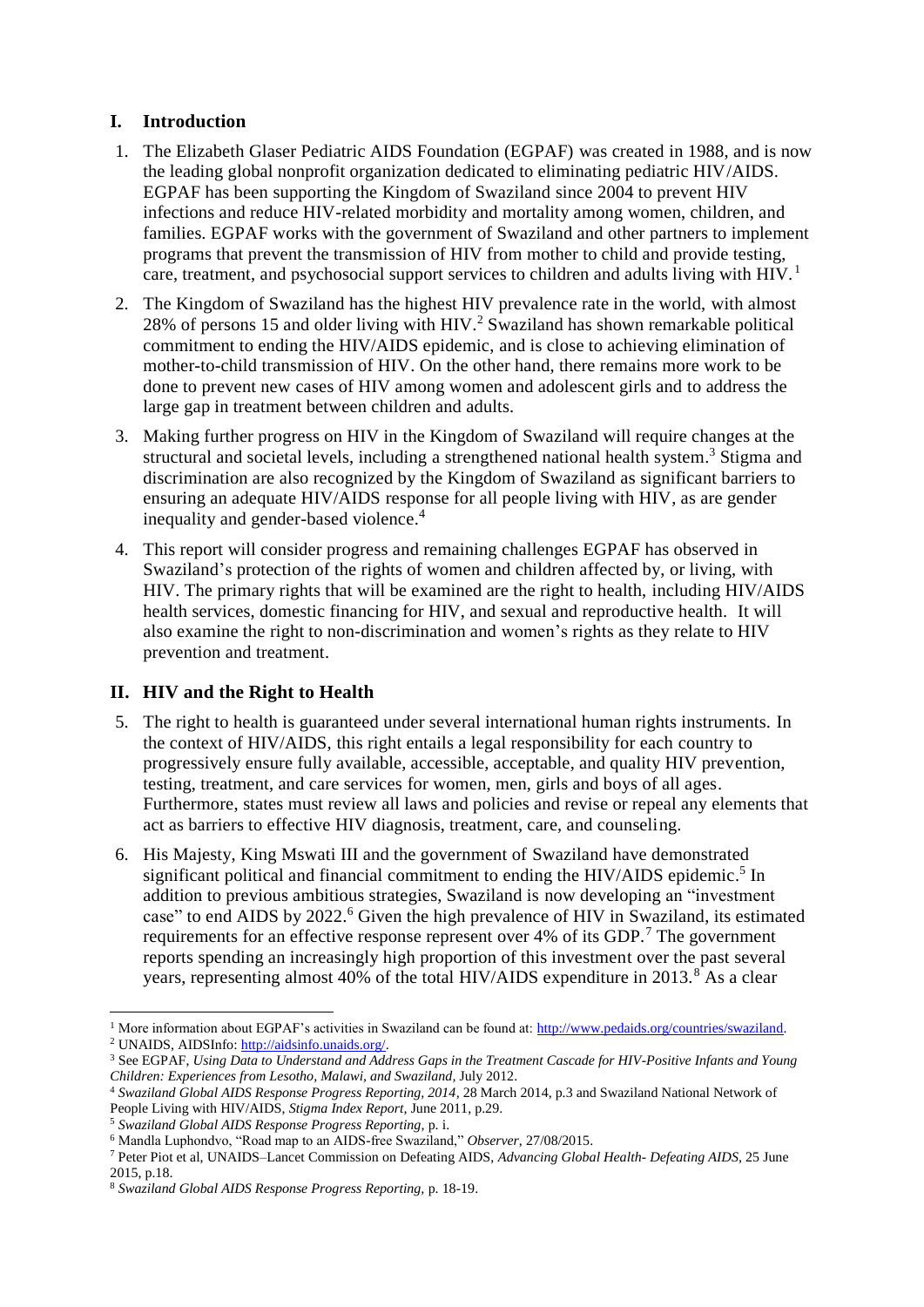indication of its commitment to the HIV response, since 2009 Swaziland has been financing the procurement of all anti-retroviral medication (ARV).<sup>9</sup>

- 7. The Kingdom of Swaziland has prioritized decentralizing services to bring them closer to a population living with HIV.<sup>10</sup> As of 2013, almost three-quarters of the country's health facilities had HIV/AIDS treatment capacity.<sup>11</sup> Yet Swaziland still suffers from a shortage of healthcare workers, a significant barrier to an effective HIV response as quality provision of HIV testing, counseling, initiation on treatment, and care is human resource intensive.<sup>12</sup>
- 8. There are several societal drivers of the HIV epidemic in Swaziland, including multiple and concurrent sexual partners, stigma and discrimination against persons living with HIV, and gender inequality and gender-based violence.<sup>13</sup> Transactional sex, another high-risk activity for HIV, is common in Swaziland as women seek financial support for rent, food, transport, or other necessities. 14
- 9. Women and children suffer heavily from HIV in Swaziland. Of the 210,000 people living with HIV in Swaziland, about 9% are children under the age of 15.<sup>15</sup> Women represent 60% of the adult population living with HIV. HIV prevalence is twice as high among young women aged 15-24 years as among young men. New incidence of HIV transmission is almost twice as high among women aged 18-49 as it is among men.<sup>16</sup> Access to ART is lower among children, with only 43% of children living with HIV on ART in 2014, compared to 60% of HIV-infected adults.<sup>17</sup> Such data signifies a need for Swaziland to make a more determined effort to improve HIV prevention and treatment among these vulnerable populations to better protect their right to health.
- 10. The prevention of mother-to-child transmission (PMTCT) is an essential part of protecting children from HIV as 90% of HIV among children comes from the mother. Swaziland has demonstrated a clear commitment to PMTCT**,** scaling up programs considerably since 2010. Efforts have been made to expand mentoring on PMTCT at health facilities, strengthen and expand PMTCT services at the community level, seek greater involvement of male partners, and improve tracing and follow up of antenatal care clients and HIVexposed infants.
- 11. PMTCT involves several prongs of activity. The first step is to prevent HIV among women and adolescent girls through access to age-appropriate information about HIV and sexual and reproductive health (SRH). Proper education of men and adolescent boys is also critical in an environment like the Kingdom of Swaziland, where "cultural values and norms uphold men's privileges and tend to constrain women's decision-making on their sexuality and reproductive health."<sup>18</sup>
- 12. Swaziland has undertaken efforts to expand SRH in both schools and in communities, including through a Social Behaviour Change Communication (SBCC) Strategy (2009 – 2014) on HIV and Sexual Health, toolkits to support implementation of SBCC interventions, and age-appropriate information guides to facilitate peer and family life skills for youth both in and out of school. Swaziland has also developed a Comprehensive

<sup>9</sup> *Swaziland Global AIDS Response Progress Reporting, 2014*, 28/03/14, p. 22.

<sup>10</sup> Ibid, p. 9-15.

<sup>11</sup> Ibid, p. 15.

<sup>12</sup> EGPAF, *Barriers to Antiretroviral Therapy Initiation for Eligible HIV-Positive Pregnant Women in Antenatal Car*e, October 2012, p.22.

<sup>13</sup> *Swaziland Global AIDS Response Progress Reporting, 2014*, 28/03/14, p. 2-3.

<sup>14</sup> EGPAF, *An Exploratory Study of the Behaviors and Practices that May Increase HIV Risk among Pregnant and Lactating Women in Communities in Swaziland*, 24 June 2015, p.10 & 17.

<sup>15</sup> UNAIDS, AIDSInfo[: http://aidsinfo.unaids.org/.](http://aidsinfo.unaids.org/)

<sup>16</sup> *Swaziland Global AIDS Response Progress Reporting*, p. 1.

<sup>&</sup>lt;sup>17</sup> UNAIDS, AIDSInfo[: http://aidsinfo.unaids.org/.](http://aidsinfo.unaids.org/)

<sup>18</sup> *Swaziland Global AIDS Response Progress Reporting*, p.3.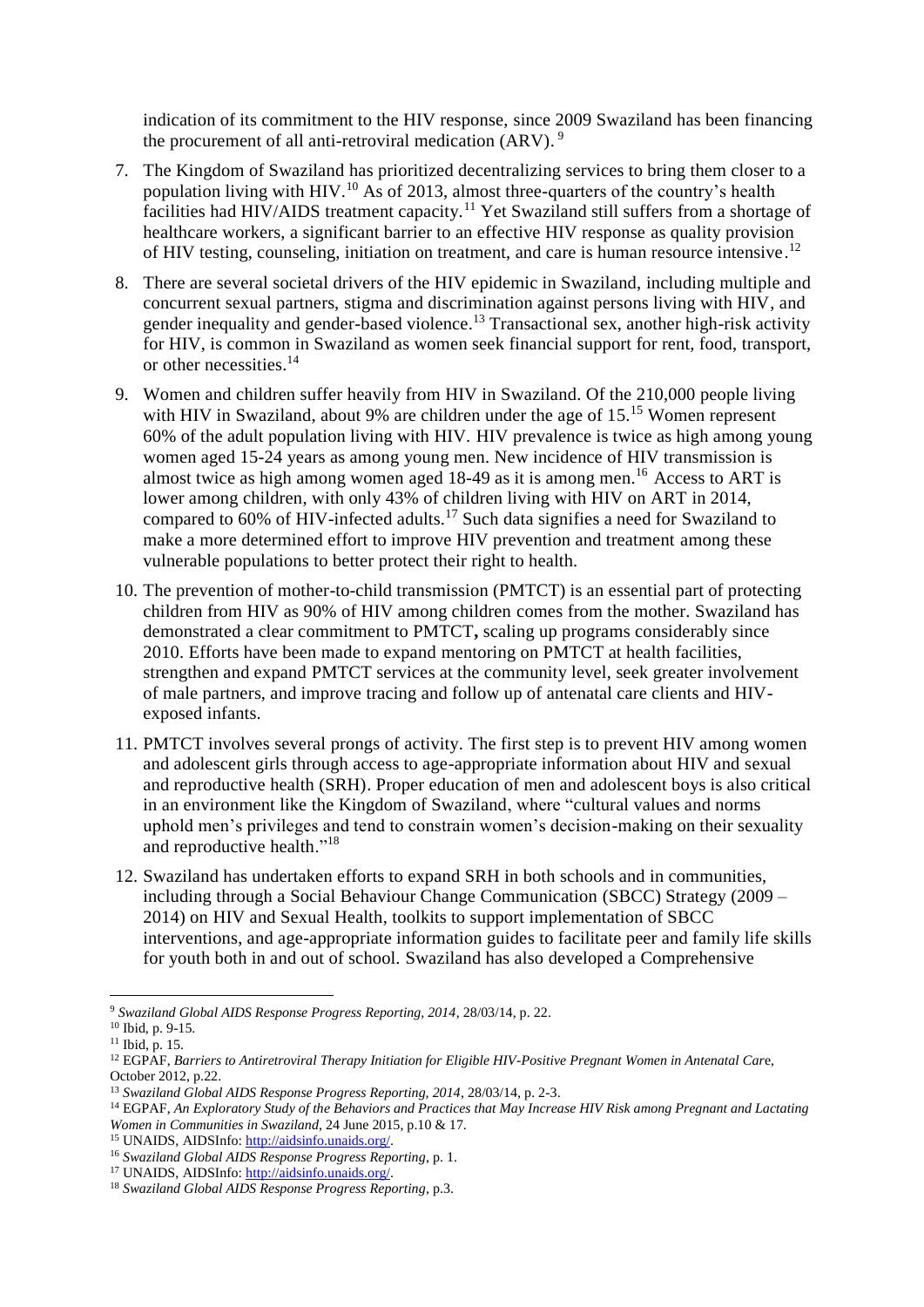Lifeskills Education (CLSE) Programme for all secondary schools in the country, which has also been adapted for use at the community level to reach youth outside the school setting.<sup>19</sup>

- 13. Effective HIV prevention for women and girls will, however, require wider societal behavioral changes and intensified education and awareness-raising among all parts of the population. Many men of all ages do not appear to be following the lessons being communicated, especially about the need to limit sexual partners and use condoms, including while one's partner is pregnant or lactating. Such behavior increases the risk of a woman becoming infected during pregnancy or lactation. Both men and women in a recent EGPAF study on behaviors and practices displayed continuing ignorance about the utility of condoms beyond family planning, questioning why one would use a condom if a woman is already pregnant.<sup>20</sup> HIV-negative women that are receiving counseling about HIV prevention report that they do not apply what they learn because they believe their partner would not be receptive to the messages. $^{21}$
- 14. The second prong in the PMTCT cascade is sexual and reproductive health services to support HIV-positive women in their decision on whether to have children, and at what intervals. Swaziland has put in place a Reproductive Health Commodity Security Strategic Plan 2008-2015, and has made progress in contraception commodity availability.<sup>22</sup> Yet post-natal family planning services to control timing of future pregnancies appear to be weak, with one study showing that almost 70% of interviewed women living with HIV saying their most recent pregnancy was either unwanted or mistimed.<sup>23</sup>
- 15. Next, pregnant women living with HIV need to be tested and initiated on ART as early as possible during the pregnancy and through at least the end of the breastfeeding period in order to maximize protection for the baby and keep themselves healthy. PMTCT has been fully integrated into ante-natal care (ANC) services in Swaziland, which helps facilitate initiation on treatment and follow-up for mother-baby pairs.<sup>24</sup> Swaziland has made excellent progress in increasing the number of women on ARVs for PMTCT, with over 95% of HIV-infected pregnant women taking ARVs in 2014.<sup>25</sup> As a result, the mother to child transmission rate was at 3% at age 6-8 weeks, with a final rate of 10% after breastfeeding in 2013. <sup>26</sup> This is one of the lowest rates of transmission in sub-Saharan Africa, but falls short of the WHO definition of "elimination," which requires a transmission rate of under 2% at 6-8 weeks, and a final rate (after the breastfeeding period) of under 5%.
- 16. A number of factors may contribute to the higher rate after breastfeeding in Swaziland. First, the rate of adherence to ART during breastfeeding was only 49% in 2013.<sup>27</sup> A study by EGPAF showed that many women still lack sufficient information about HIV and ART, especially the importance of adherence through breastfeeding.<sup>28</sup> The lack of adequately trained health care workers and physical space for counselling were cited as persistent

l <sup>19</sup> *Swaziland Global AIDS Response Progress Reporting*, p.5.

<sup>20</sup> EGPAF, *An Exploratory Study of the Behaviors and Practices that may Increase HIV Risk among Pregnant and Lactating Women in Communities in Swaziland*, 24 June 2015, p.21 & 27.

<sup>21</sup> Ibid, p.23.

<sup>22</sup> UNAIDS, *2014 Progress Report on the Global Plan Towards the Elimination of New HIV infections among Children by 2015 and Keeping their Mothers Alive," p*. 27 and World Contraceptive Patterns 2013 (United Nations, 2013), available from [www.unpopulation.org.](http://www.unpopulation.org/) 

 $\frac{23}{23}$  Charlotte E Warren et al, "Family planning practices and pregnancy intentions among HIV-positive and HIV-negative postpartum women in Swaziland: a cross sectional survey," *BMC Pregnancy & Childbirth*, 2013, p.6.

<sup>24</sup> *Swaziland Global AIDS Response Progress Reporting*, p. 12.

<sup>25</sup> UNAIDS, AIDSInfo[: http://aidsinfo.unaids.org/.](http://aidsinfo.unaids.org/)

<sup>26</sup> *Swaziland Global AIDS Response Progress Reporting*, p.2 and UNAIDS, *2014 Progress Report on the Global Plan*, p.28. <sup>27</sup> UNAIDS, *The Gap Report*, 2014, p. A81.

<sup>28</sup> EGPAF, *Barriers to Antiretroviral Therapy Initiation for Eligible HIV-Positive Pregnant Women in Antenatal Care*, October 2012, p.1.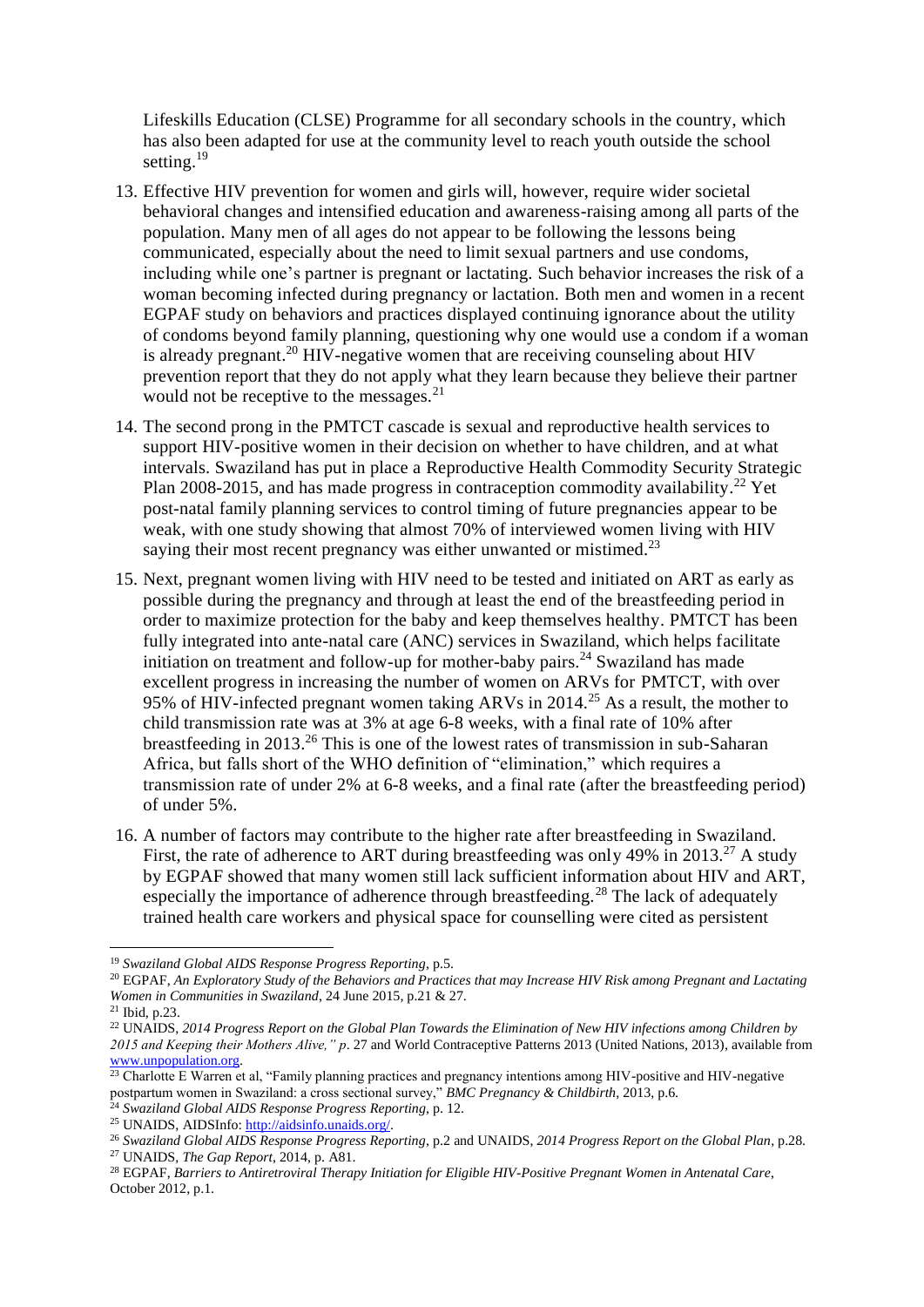issues contributing to the lack of proper understanding on adherence. Mistreatment by some health care workers and a lack of privacy when receiving ART also discourage some women from returning to clinics during the post-natal period.<sup>29</sup>

- 17. As noted above, HIV awareness-raising campaigns and individual counseling have not sufficiently stemmed the societal proclivity to unprotected sex with multiple partners. If an HIV-negative woman acquires HIV while pregnant or breastfeeding, there is an even higher risk of transmission as a person's viral load surges at the earliest stage of infection. EGPAF has therefore observed that "Pediatric HIV in Swaziland is unlikely to be sustainably eliminated without attention to new HIV infections during pregnancy and lactation."30
- 18. The final prong of PMTCT is to initiate infants exposed to HIV on prophylactic drugs at birth, test them for HIV by six weeks, and initiate HIV-positive infants on ART as quickly as possible. Due to their immature immune systems, infants with HIV are at much higher risk of developing AIDS. Without treatment, 50% of children with HIV will die by their second birthday, and 80% will die before they turn five. Yet progress on diagnosing and treating infants and children with HIV has been much slower than prevention in Swaziland, as in most countries with high HIV prevalence. Only 43% of children living with HIV were on ART in 2014, compared to  $60\%$  of HIV-infected adults.<sup>31</sup>
- 19. Specific barriers to initiating and maintaining children on ART in Swaziland include difficulty identifying, testing, and tracking HIV-exposed infants, especially over the long breastfeeding period. The result is missed opportunities to carry out early infant diagnosis (EID) and begin infants on treatment. Linkage to care and treatment in clinical care services has been a challenge, as has the lack of youth-friendly testing and counselling services. On the other hand, much progress has been made in recent years due to a new policy enabling nurse-led ART initiation and the creation of an "expert client" system in which HIVpositive persons guide patients to ART services. These two innovations have doubled the number of HIV-positive infants initiated on ART over two years.<sup>32</sup>

## **III. The Right to Non-Discrimination**

- 20. Stigma and discrimination due to a person's actual or perceived HIV/AIDS status violates their rights under international law to freedom from discrimination and to equality before the law, and undermines the "inherent dignity" of all persons. They stand in the way of people seeking a diagnosis, disclosing their status to others, and keeping up with treatment for fear of the impact this might have on personal, societal, or professional relations.<sup>33</sup> Children living with HIV in particular suffer from the impact of stigma, and poor treatment by teachers and schoolmates often discourages children from staying in school or taking their medicine.<sup>34</sup>
- 21. Swaziland recognizes stigma and discrimination as key barriers to an effective national HIV/AIDS response. <sup>35</sup> For example, they affect women's decisions to stay on ART, especially if they feel that there is insufficient privacy when they receive counseling or pick up medication refills.<sup>36</sup> Many women also fear their spouse will end their relationship or

 $\overline{\phantom{a}}$ 

<sup>29</sup> EGPAF, *Barriers to Antiretroviral Therapy Initiation for Eligible HIV-Positive Pregnant Women in Antenatal Care*, p. 13- 14.

<sup>30</sup> EGPAF, *An Exploratory Study of the Behaviors and Practices that may Increase HIV Risk among Pregnant and Lactating Women in Communities in Swaziland*, p.6 & 27.

<sup>31</sup> UNAIDS, AIDSInfo[: http://aidsinfo.unaids.org/](http://aidsinfo.unaids.org/)

<sup>32</sup> EGPAF, *Using Data to Understand and Address Gaps in the Treatment Cascade for HIV-Positive Infants and Young Children: Experiences from Lesotho, Malawi, and Swaziland*, July 2012, p.6.

<sup>33</sup> UNAIDS, *How AIDS Changed Everything*, 2015, p. 109.

<sup>&</sup>lt;sup>34</sup> Angel Navuri, "Children`s right to information on HIV prevention, treatment and care vital," IPPMedia, 17 July 2015, [http://www.ippmedia.com/?l=82336.](http://www.ippmedia.com/?l=82336)

<sup>35</sup> *Swaziland Global AIDS Response Progress Reporting,* p. 2-3.

<sup>36</sup> EGPAF, *Barriers to Antiretroviral Therapy Initiation for Eligible HIV-Positive Pregnant Women in Antenatal Care*, p. 1.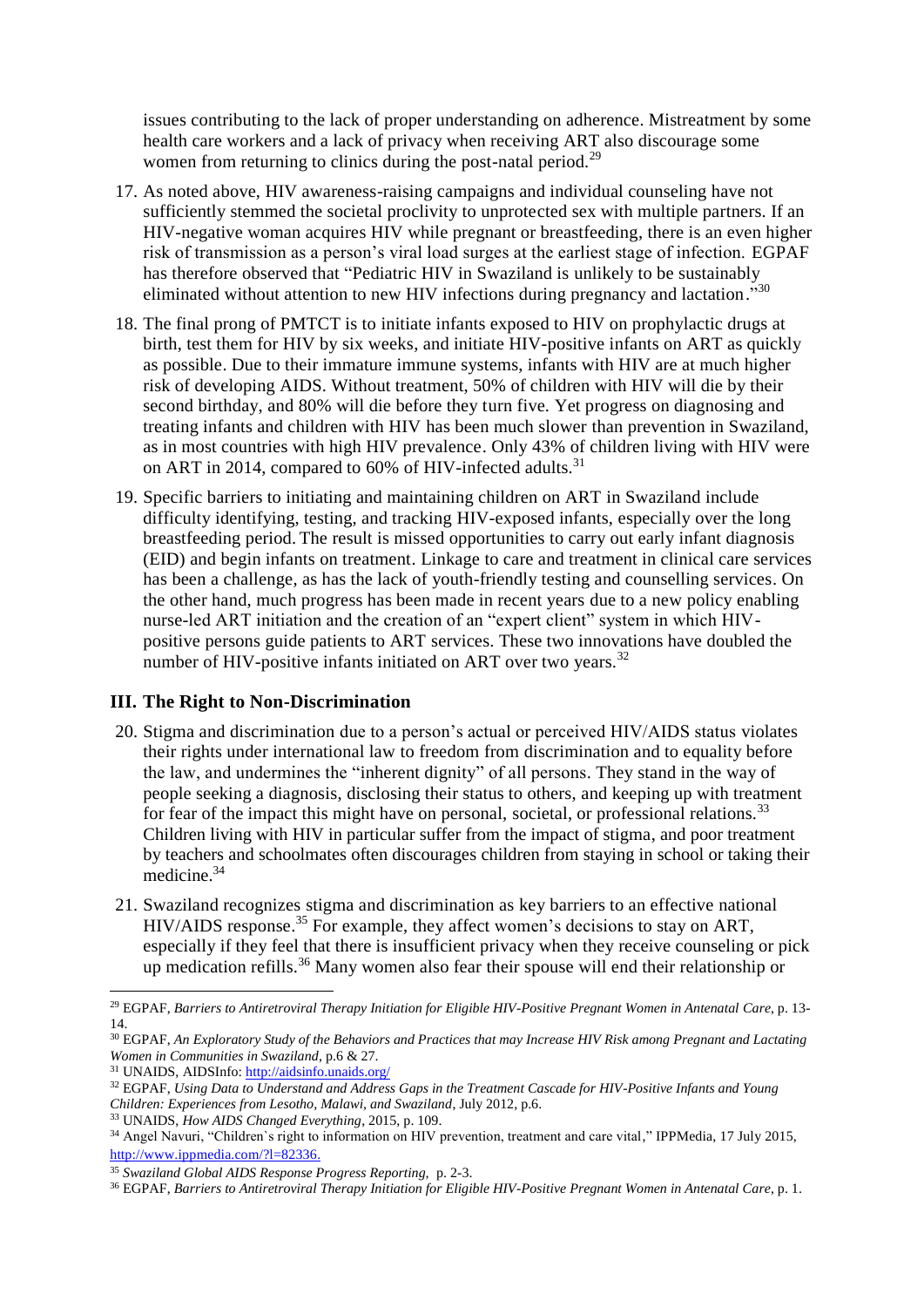otherwise treat them poorly if they disclose their HIV status. Yet a "lack of disclosure significantly decreases a woman's chance of initiating and adhering to ART."<sup>37</sup> Better counseling on disclosure and integration of HIV services in ANC both has been helping women overcome these barriers.

22. According to the government of Swaziland, "Issues of Stigma and discrimination reduction are discussed but not prioritized in national response."<sup>38</sup> Given the lack of prioritization of this issue, stigma and discrimination related to HIV/AIDS have been widespread within Swaziland. According to the 2011 Stigma Index Report, over 35% of the persons interviewed reported being gossiped about because of their HIV status; 22% said they had been verbally insulted, harassed and or threatened; 12.8% were physically harassed and/or threatened; and  $7.7\%$  reported being physically assaulted.<sup>39</sup> Of those reporting such treatment, 57% judged it was because of ignorance of how HIV is transmitted. <sup>40</sup>

## **IV. The Rights of Women and Girls**

- 23. In addition to the biomedical prevention elements discussed above, protection of the rights of women and girls is an important part of reducing the risk of HIV transmission. Gender inequality greatly increases the risk of acquiring HIV by women and girls and interferes with the ability of those living with HIV to seek treatment.<sup>41</sup> Swaziland reports that "gender inequality is prevalent in the Swazi society due to social-cultural, economic and political factors" and that gender inequality and gender-based violence are part of the key drivers contributing to the spread of HIV in Swaziland.<sup>42</sup>
- 24. At the same time, Swaziland admits that "Issues of high unemployment, especially among the youth and women, poverty alleviation and stigma and discrimination do not have mitigation plans within the HIV response." The lack of a determined political effort to protect and uphold the rights of women in the context of HIV enables the power imbalance between men and women in Swazi society to continue, making it harder for women to protect themselves and their children from HIV. For example, the traditional power that men maintain in intimate relationships led most female participants in a recent study conducted by EGPAF to report that their partners refused to use condoms.<sup>43</sup>
- 25. In addition, traditional practices that place women at a higher risk of HIV continue, including "wife inheritance" by a male relative of the deceased husband. The dearth of economic opportunities for women incites many to engage in transactional sex.<sup>44</sup> But the EGPAF study found that "when men are paying for sex, they have full control as women are generally unable to negotiate condom usage and are more vulnerable to abuse in this situation. One man explained that you just needed to offer more money to the woman in order to not use a condom." 45
- 26. Swaziland reports an increase in the number of young women aged 15-24 who engage in intergenerational sex, either due to economic necessity or continued societal acceptance of pairing young women and older men. Older men have typically already had several sexual

 $\overline{\phantom{a}}$ 

<sup>37</sup> Ibid, p. 1 &13.

<sup>38</sup> *Swaziland Global AIDS Response Progress Reporting*, p.24.

<sup>39</sup> Swaziland National Network of People Living with HIV/AIDS, *Stigma Index Report*, June 2011, p.29. <sup>40</sup> Ibid, p.32.

<sup>41</sup> Eliane Drakopoulos, "UN Committee on Women's Rights Takes Strong Stand on Gender and HIV," 29 July 2013, [http://www.pedaids.org/blog/entry/un-committee-on-womens-rights-takes-strong-stand-on-gender-and-hiv.](http://www.pedaids.org/blog/entry/un-committee-on-womens-rights-takes-strong-stand-on-gender-and-hiv) See also: [http://www.treatybodywebcast.org/cedaw-55-session-hiv/.](http://www.treatybodywebcast.org/cedaw-55-session-hiv/) 

<sup>42</sup> *Swaziland Global AIDS Response Progress Reporting*, p.2.

<sup>43</sup> EGPAF, *An Exploratory Study of the Behaviors and Practices that may Increase HIV Risk among Pregnant and Lactating Women in Communities in Swaziland*, p. 17.

<sup>44</sup> *Swaziland Global AIDS Response Progress Reporting*, p.24.

<sup>45</sup> EGPAF, *An Exploratory Study of the Behaviors and Practices that may Increase HIV Risk among Pregnant and Lactating Women in Communities in Swaziland*, p. 17.